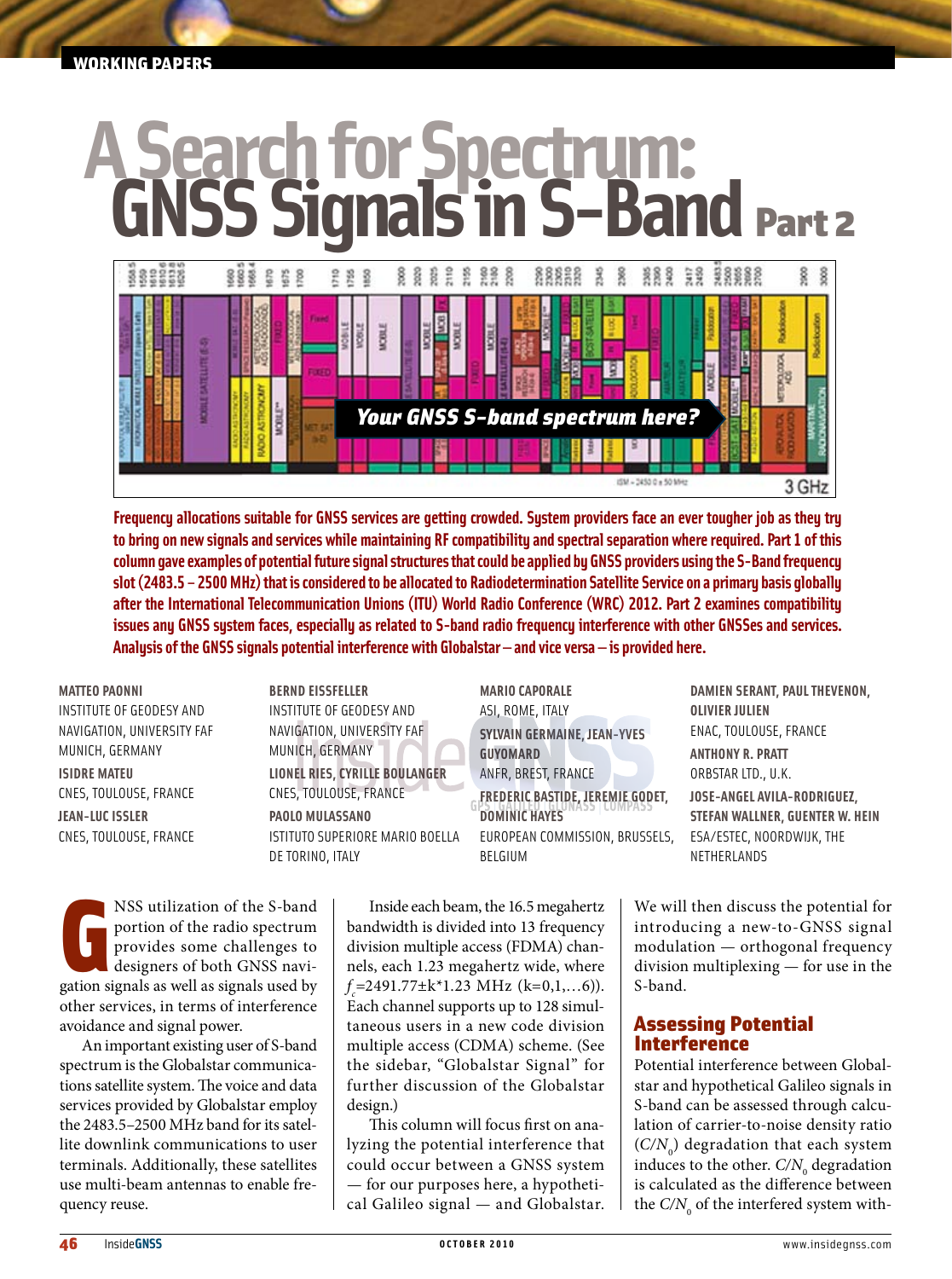out external interference and the  $C/N_{\rm o}$  taking into account the interfering system.

Following the ITU Recommendation M.1831, the signalto-noise degradation experienced by a user in the presence of another interfering system is expressed as follows,

$$
\Delta_{dB} = \left(\frac{C}{N_0 + P_0}\right)_{dBHz} - \left(\frac{C}{N_0 + P_0 + I_0}\right)_{dBHz} =
$$
\n
$$
= \left(\frac{N_0 + P_0 + I_0}{N_0 + P_0}\right)_{dB} = \left(1 + \frac{I_0}{N_0 + P_0}\right)_{dB}
$$

where  $N_{_0}$  is the thermal noise floor,  $P_{_0}$  is intra-system interference, and  $I_{\rho}$  is the external interference. The external interference level is calculated as

$$
I_o[dBW/Hz] = G_{agg}[dB] + P_{max}[dBW] + SSC[dB/Hz] + L_x[dB]
$$

*Gagg* is the aggregate gain taking into account the interference introduced by all the satellites of one system in view.  $P_{max}$  is the maximum user received power, and *SSC* is the *spectral separation coefficient* between the interfering and the desired signals.  $L_{\rm x}$  refers to any processing loss that might appear within the receiver.

The SSC is widely accepted by the GNSS community as an effective parameter used to characterize mutual interference, since it gives a measure of how the spectral shape of the interfering signal affects the performance of the receiver. The SSC definition is derived from the expression for the signal-tonoise-and-interference ratio (SNIR), which, for coherent earlylate processing, is given as

$$
SNIR = \frac{2TC_s \left[\int_{-\beta/2}^{\beta/2} G_s(f) df\right]^2}{\int_{\beta/2}^{\beta} G_w(f) G_s(f) df}
$$

where *T* is the correlator period,  $C_{\varsigma}$  is the carrier power,  $\beta_{r}$  is the receiver front-end bandwidth,  $G<sub>s</sub>(f)$  is the desired signal's power spectral density normalized to unit power over infinite bandwidth.  $G_m(f)$  is the power spectral density of the interference which can be decomposed into the sum of white noise and nonwhite interference, so that the previous expression becomes

$$
SNIR = \frac{2TC_s \left[\int_{-\beta_r/2}^{\beta_r/2} G_s(f) df\right]^2}{N_0 \int_{-\beta_r/2}^{\beta_r/2} G_s(f) df + C_i \int_{-\beta_r/2}^{\beta_r/2} G_i(f) G_s(f) df}
$$
(1)

The effect of interference on the SNIR is given by the second term of the divisor, where the SSC is represented as

$$
SSC = \int_{-\beta_r/2}^{\beta_r/2} G_i(f) G_s(f) df.
$$

The SSC is also described in ITU-R M.1831, which considers the compatibility amongst various GNSS systems. For the specific case of Galileo's potential interference with Globalstar, we assumed the following for the SSC calculation:

- The  $G_i(f)$  and  $G_s(f)$  of either the Galileo or Globalstar spectrum correspond to the theoretical spectra, truncated and normalized over a 16.5 megahertz bandwidth with respect to the interfering normalized over the infinite bandwidth of the victim *G<sub>s</sub>(f)*. (See ITU-R M.1831.)
- Receiver bandwidth interference equal to one Globalstar FDMA channel width of 1.23 megahertz, for the worst case corresponding to the Globalstar channel closest to the main lobe of the Galileo signal.
- In the case of Globalstar interference towards Galileo, the receiver bandwidth is supposed equal to the width of the main lobe of the Galileo signal, and the interfering signal is assumed to be the aggregate of all 13 Globalstar channels. Note that this is also a worst case, as Globalstar channels are not active simultaneously all the time.

We should point out that ITU Recommendation M.1831 was developed primarily to be used for compatibility between RNSS systems using CDMA signals. But as Globalstar also uses CDMA signals, use of M.1831 should be an acceptable approach.

In order to avoid difficult coordination among terrestrial radio services, Globalstar stated that it operates below a specific

# Potential interference between Globalstar and hypothetical Galileo signals in S-band can be assessed through calculation of carrier-tonoise density ratio.

power flux density (PFD) threshold set in Table 5.2 of Appendix 5 of the Radio Regulations for the 2483.5–2500 MHz band. According to this, a maximum threshold value of –126 dBW/ m²/MHz per satellite must be considered.

For the purpose of assessing worst-case interference, we used the maximum PFD values for both Globalstar and Galileo satellites. As discussed in Part 1 of this column, the PFD levels calculated for various hypothetical Galileo signals in S-band are below the regulation's threshold except for the case of bi-phase shift key, BPSK(1), which at –122.78 dBW/m²/MHz exceeds the tolerable value by slightly more than three decibels. This factor might indeed be a drawback for this signal option.

The other studied modulations do not exceed the PFD threshold because we did not consider the same transmitted power for all the modulations. Instead, as explained in Part 1, for each modulation we used the minimum transmitted power that would ensure the same thermal noise raw pseudo range error as the one obtained for E1-OS.

For the case of the interference caused by Galileo to Globalstar, we calculated the maximum accumulated PFD at the receiver antenna for a worst case, where 12 satellites are in view and the receiver gets the maximum power from all of them.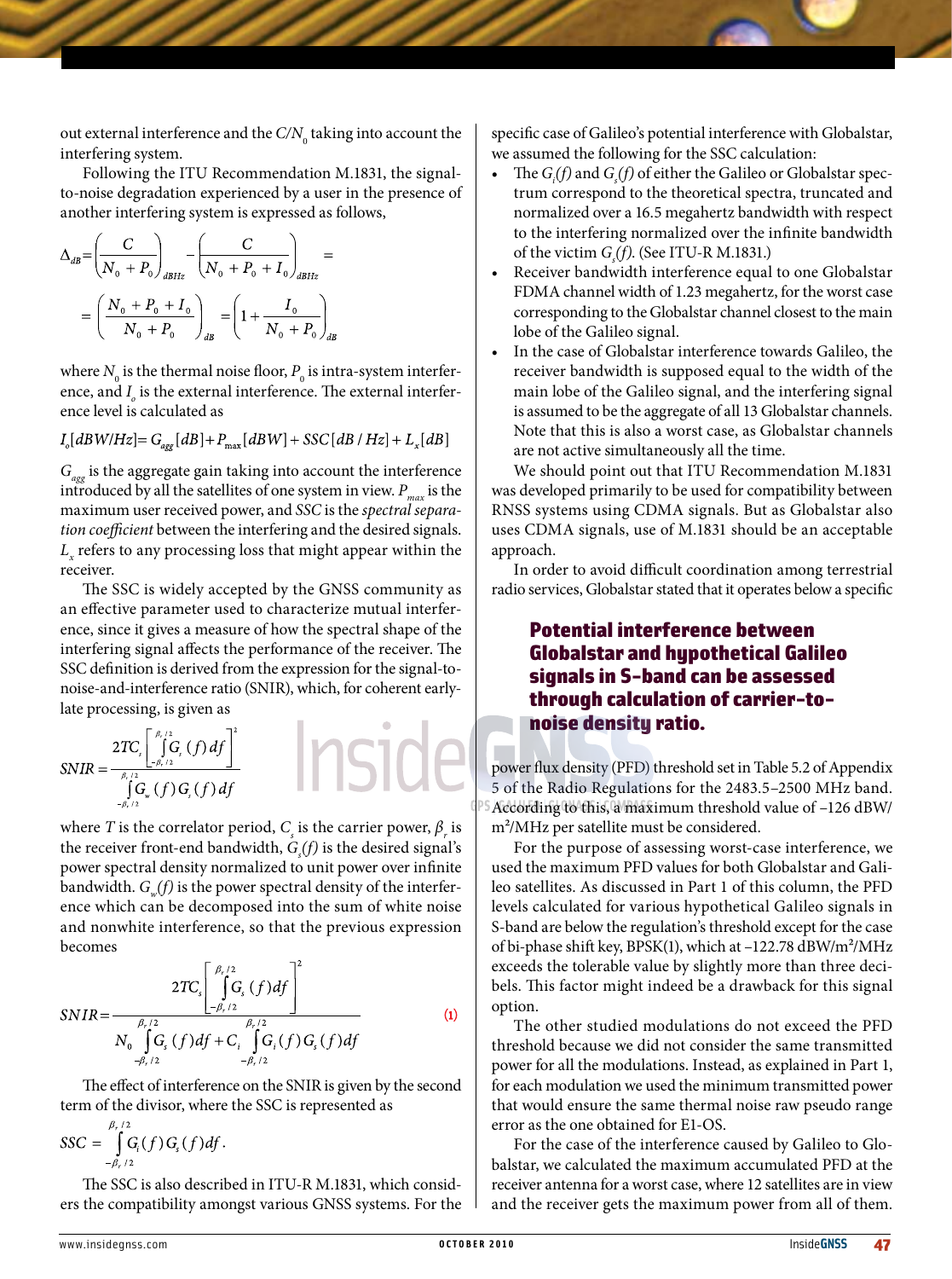#### working papers

We also assumed a maximum receiver antenna gain of three decibels for all the satellites. Note that, although this is a pessimistic scenario, it enables us to set an upper-bound for the PFD.

We apply a similar assumption to the assessment of interference from Globalstar to Galileo; however, in this case, we fix the maximum number of Globalstar satellites simultaneously in view of a Galileo receiver at four.

In both interference cases, we must calculate the contributions from intraand inter-system interferences in order to assess the degradation of the signalto-noise ratio caused by the interfering system. We calculated interference, including SSC (inter-system) and self-SSC (intra-system), and then obtained the  $\mathit{C/N}^{\vphantom{\dagger}}_0$  degradation using expression (1) introduced previously.

**Tables 1 through 5** present the results of our hypothetical interference analysis of the effects of Globalstar and Galileo on themselves and each other.

In order to calculate  $P_{max}$  from the maximum PFD of Globalstar, we needed to make some assumptions on the effective area of an isotropic receiving antenna. Assuming a zero-decibel gain and recalling that the effective area of the antenna and its gain have the relationship

$$
A_e = \frac{G\lambda^2}{4\pi}
$$

in which  $A_e$  is the effective area,  $G$  is the gain, and  $\lambda$  is the wavelength, we established an effective area of -29.4 dBm<sup>2</sup> for the receiving antenna in our calculations.

Note that some tables use the expression *maximum power spectral density (PSD)* [dBW/MHz], which is also often referred to in the literature as the *spectral adjustment factor (SAF)*. This term is widely used when calculating the *equivalent power flux density (EPFD)* of a given system.

Because Globalstar intra-system interference is low enough to be ignored, we have estimated the signal degradation due to the Galileo emissions alone and present them in Table 5. As can be seen from this table, Galileo just slight-

| <b>Modulation Scheme of Desired Signal</b>                                        | CBC(6,1,1/11)  | BOC(1,1)  | BPSK(1)        | BPSK(4)   | BPSK(8)   |
|-----------------------------------------------------------------------------------|----------------|-----------|----------------|-----------|-----------|
| Globalstar Maximum PFD per satellite<br>(dBW/m <sup>2</sup> /MHz)                 | $-126$         |           |                |           |           |
| Antenna effective area (dBm <sup>2</sup> )                                        | $-29.4$        |           |                |           |           |
| Maximum PSD Globalstar - 1 satellite<br>(dBW/MHz)                                 | $-11.14$       |           |                |           |           |
| Maximum Received Power-1 satellite (dBW)                                          | -144.26        |           |                |           |           |
| Maximum number of satellites in view                                              | 4              |           |                |           |           |
| Antenna Gain (dB)                                                                 | 3              |           |                |           |           |
| Implementation Loss (dB)                                                          |                |           | $\overline{c}$ |           |           |
| Receiver bandwidth (MHz)                                                          | 14.332         | 4.092     | 2.046          | 8.184     | 16.368    |
| SSC (dB/Hz)                                                                       | $-72.21$       | -72.67    | -72.46         | -72,42    | -72.36    |
| $I_0$ (dBW/Hz)                                                                    | $-209.44$      | $-209.91$ | $-209.70$      | -209.66   | $-209.6$  |
| TABLE 1. Interference noise density $Io$ caused by Globalstar emissions into GNSS |                |           |                |           |           |
| <b>Modulation Scheme of Desired Signal</b>                                        | CBOC(6,1,1/11) | BOC(1,1)  | BPSK(1)        | BPSK(4)   | BPSK(8)   |
| Galileo Minimum Received Power-1 satellite<br>(dBW)                               | $-157.25$      |           |                |           |           |
| Maximum number of satellites in view                                              | 12             |           |                |           |           |
| Antenna Gain (dB)                                                                 | -3             |           |                |           |           |
| Implementation Loss (dB)                                                          | $\overline{c}$ |           |                |           |           |
| Receiver bandwidth (MHz)                                                          | 14.332         | 4.092     | 2.046          | 8.184     | 16.368    |
| Self-SSC (dB/Hz)                                                                  | $-65.50$       | $-64.81$  | $-61.84$       | $-67.76$  | $-70.67$  |
| $P_{0}$ (dBW/Hz)                                                                  | $-216.96$      | $-216.27$ | $-213.30$      | $-219.22$ | $-222.13$ |
| TABLE 2. Galileo Intra-System Interference Noise Density P <sub>o</sub>           |                |           |                |           |           |
|                                                                                   | CBOC(6,1,1/11) | BOC(1,1)  | BPSK(1)        | BPSK(4)   | BPSK(8)   |
|                                                                                   |                |           |                |           |           |
| $I_o$ [dBW/Hz]                                                                    | $-209.44$      | $-209.91$ | $-209.70$      | -209.66   | -209.6    |
| $P_o$ [dBW/Hz]                                                                    | $-216.96$      | -216.27   | $-213.30$      | $-219.22$ | $-222.13$ |
| $N_o$ [dBW/Hz]                                                                    |                |           | $-201.5$       |           |           |
| $C/No$ degradation [dB]                                                           | 0.63           | 0.57      | 0.58           | 0.61      | 0.62      |
| TABLE 3. Galileo $C/N_o$ degradation due to Globalstar Emissions                  |                |           |                |           |           |
| <b>Modulation Scheme of Interfering Signal</b>                                    | CBOC(6,1,1/11) | BOC(1,1)  | BPSK(1)        | BPSK(4)   | BPSK(8)   |
| Galileo Maximum pfd per satellite<br>$(dBW/m^2/MHz)$                              |                |           | $-126$         |           |           |
| Antenna effective area (dBm <sup>2</sup> )                                        |                |           | $-29.4$        |           |           |
| Maximum PSD Galileo - 1 satellite (dBW/MHz)                                       | $-5.25$        | -4.84     | $-3.11$        | $-6.37$   | $-9.19$   |
| Maximum Received Power-1 satellite (dBW)                                          | $-150.15$      | -150.56   | $-152.29$      | $-149.03$ | $-146.21$ |
| Maximum number of satellites in view                                              |                |           | 12             |           |           |
| Antenna Gain (dB)                                                                 |                |           | 3              |           |           |
| Implementation Loss (dB)                                                          |                |           | $\overline{c}$ |           |           |
| Receiver bandwidth (MHz)                                                          |                |           | 1.23           |           |           |
| SSC (dB/Hz)                                                                       | $-78.20$       | -77.85    | $-72.74$       | $-77.13$  | $-79.84$  |
| $I_{o}$ (dBW/Hz)                                                                  | $-216.56$      | $-216.21$ | $-211.10$      | $-215.49$ | $-218.20$ |
| TABLE 4. Interference noise density $Io$ due to Galileo emissions                 |                |           |                |           |           |
|                                                                                   | CBC(6,1,1/11)  | BOC(1,1)  | BPSK(1)        | BPSK(4)   | BPSK(8)   |
| lo (dBW/Hz)                                                                       | -216.56        | $-216.21$ | $-211.10$      | $-215.49$ | $-218.20$ |
| No (dBW/Hz)                                                                       |                |           | $-201.5$       |           |           |

48 Inside**GNSS o c t o b e r 2 0 1 0** www.insidegnss.com

TABLE 5. Globalstar  $C/N<sub>a</sub>$  degradation due to Galileo emissions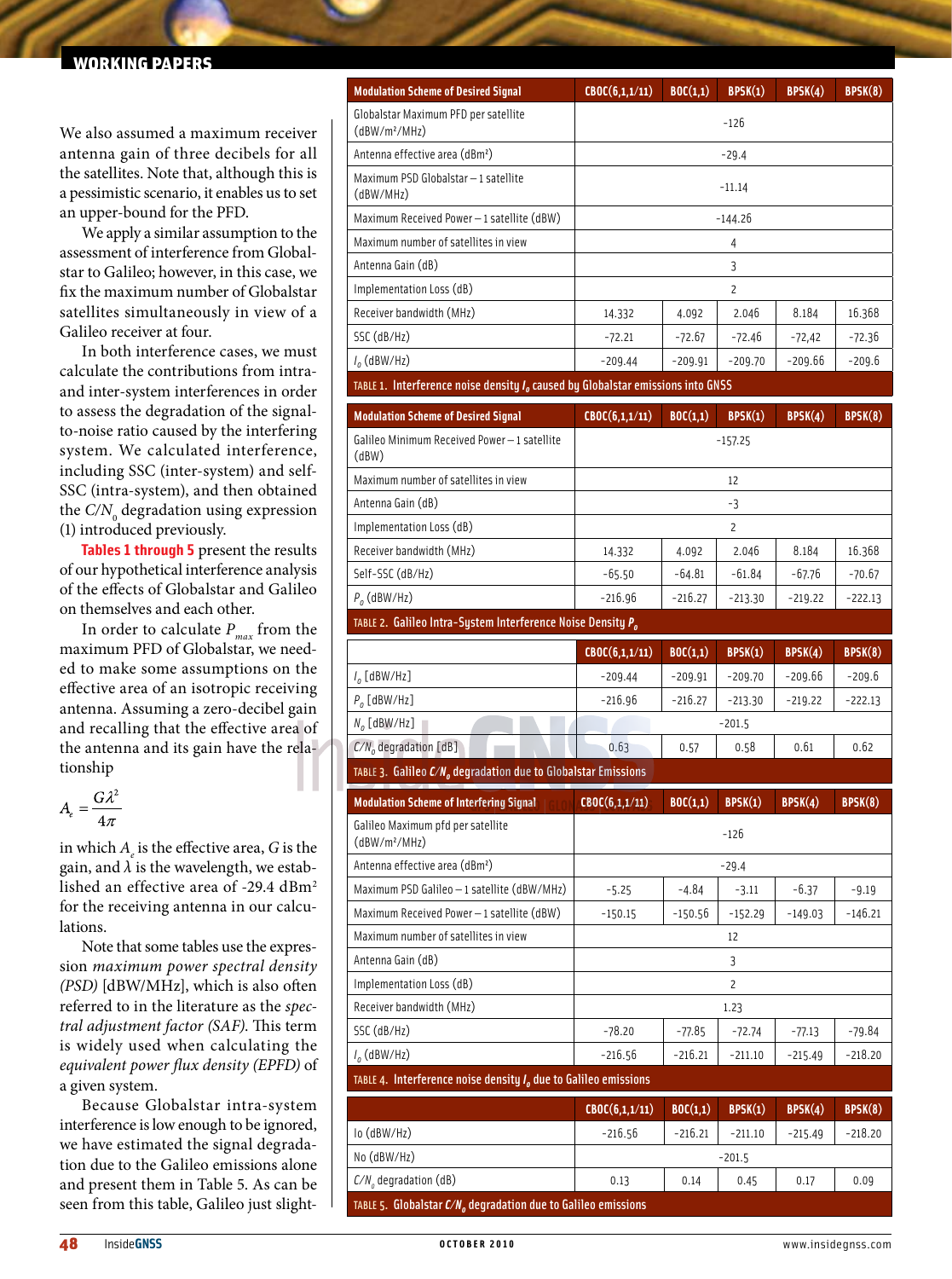

FIGURE 1 Basic OFDM transmission/reception chain (From the article by P. Thevenon et alia 2009a listed in Additional Resources)

ly degrades Globalstar's  $C\!/\!N_{_0}$  and the maximum degradation is 0.45 decibel in the case of the BPSK(1) modulation, while for all the other cases it is limited to about 0.1 decibel. However, in the reciprocal case, Globalstar degrades the Galileo signal by almost 0.6 decibel in all the cases, with results shown in Table 3.

Taken as a whole, these results indicate that, in all cases, the interference between the two systems stays within very reasonable values, and that we should not expect a new Galileo signal in S-band to be an issue from an RF compatibility perspective.

#### Interference with Other Services

The 2483.5–2500 MHz band is used also for mobile services (MS) systems. Our calculations for radio determination satellite service (RDSS)/MS radio frequency compatibility indicate that only for a few GNSS signal options presented previously the intersystem interference criteria might be exceeded, and that even for those exceptional cases, interference to Globalstar caused by the Galileo signal is below that induced by Globalstar into GNSS.

Because no other internal compatibility problems between Globalstar and other mobile services have been reported, we conclude that the interference criterion considered is, in reality, far too conservative. Thus, the introduction of any of the presented modulations in Sband is not expected to cause harmful interference to any MS system.

The 2483.5–2500 MHz band is also planned for the deployment of future Worldwide Interoperability for Microwave Access (WiMAX) services. WiMAX service will have to be compatible with the signals already present in the band, and particularly with Globalstar.

Our computations show that the estimated interference on Globalstar due to WiMAX are similar to those due to Galileo. Accordingly, we believe that if WiMAX signals are robust enough to survive Globalstar interference, they should also be sufficiently robust against any hypothetical additional Galileo signal.

Fixed service allocations also exist in S-band, specifically from 2450 to 2690 MHz. These services consist of long range point-to-point links between two highly directive antennas. Again, our computations show that no additional limitation needs to be imposed on the RDSS PFD in order to prevent harmful interference with fixed services.

Future work will address the criteria needed to assess compatibility between several systems in a common band, including both the criteria of  $C/N_0$  degradation and effective C/N<sub>0</sub>.

#### Another Modulation Option: OFDM

Orthogonal frequency division multiplexing (OFDM) is a modulation technique used for numerous existing and forthcoming telecommunications and broadcasting standards, such as WiFi, WiMAX, digital video broadcasting (DVB-T, DVB-H, DVB-SH), and digital audio broadcasting (DAB).

The technique consists of transmitting data symbols over several orthogonal narrow-band subcarriers, for example, one symbol per subcarrier. In the latter case, each subcarrier is chosen such that it is narrow enough that the channel response can be considered as flat over the width of the subcarrier. Therefore, the impact of the propagation channel on the signal can be easily corrected using simple channel equalization techniques.

The narrowness and orthogonality of the subcarriers ensure excellent spectral efficiency with the signal PSD being almost rectangular. Even with a low symbol rate, a large number of subcarriers transmitted in parallel guarantees a high global data rate.

The digital implementation of OFDM makes use of an efficient fast Fourier transform (FFT) algorithm. An OFDM symbol is generated by passing *N* data symbols through the inverse-FFT and results in the generation of *N* samples of the OFDM symbol to be transmitted. Reciprocally, the *N* data symbols are recovered through the FFT of the *N* received samples of an OFDM symbol.

Additionally, a guard interval is added in front of the OFDM symbol in order to avoid interference between two consecutive OFDM symbols. In general, this guard interval exactly replicates the end of the OFDM symbol. In this case, it is usually referred to as *cyclic prefix* (CP). Thus, even if the FFT window begins within the CP, the data symbols are properly recovered and only affected by a phase rotation. As a result, data demodulation does not require precise timing synchronization.

A block diagram of the basic OFDM transmission/ reception chain is presented in **Figure 1**.

Thanks to the presence of the CP and the use of simple channel equalization techniques, OFDM modulation can be used in synchronized single-frequency networks (SFN), where all emitters broadcast the same signal in the same frequency band.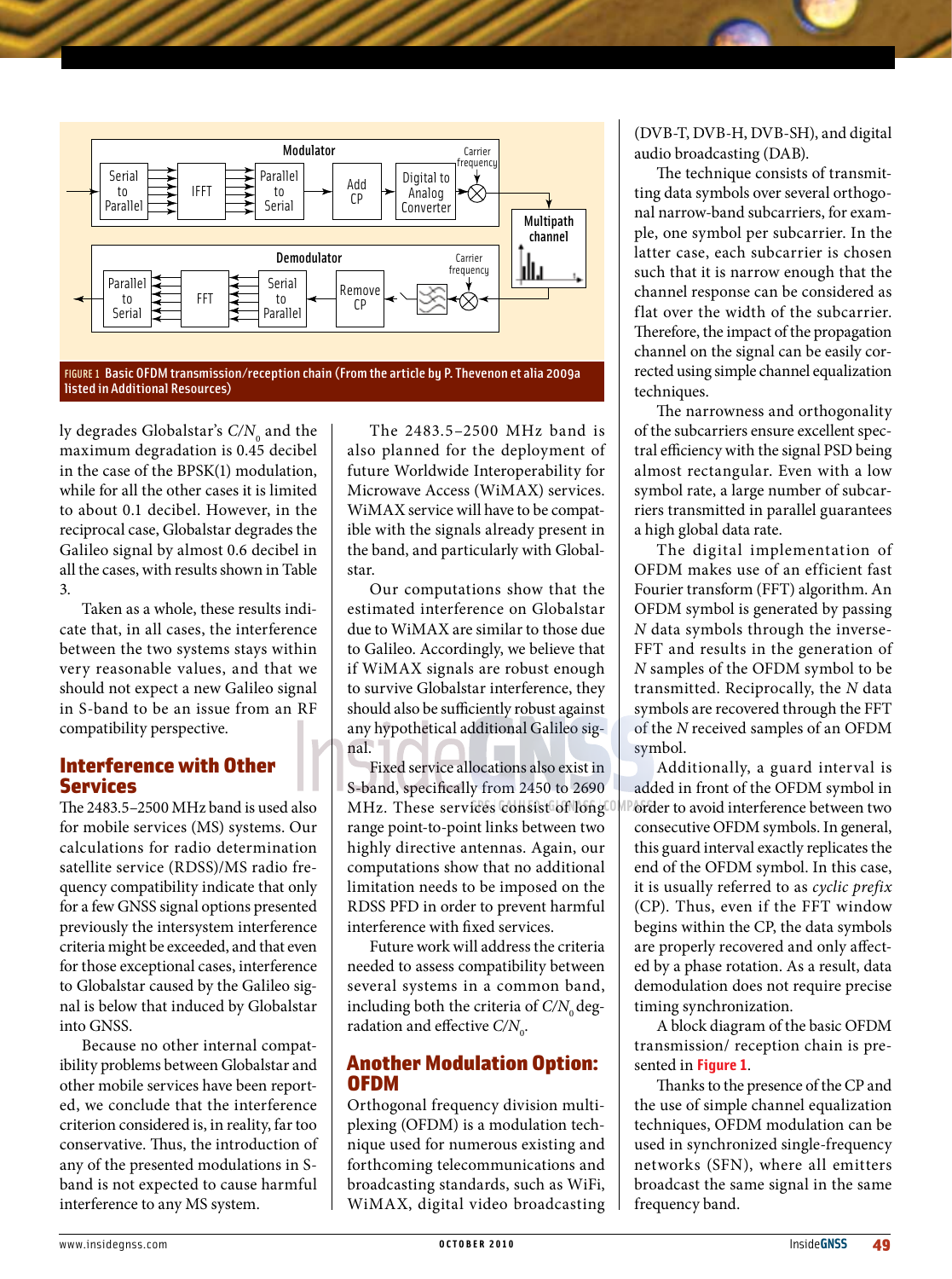



FIGURE 3 Correlation function used by the proposed DLL (1 sample period equals 175 nanoseconds)

To properly demodulate the transmitted data, the receiver has to perform several operations:

- rough timing synchronization to ensure that the FFT window starts at the beginning of the OFDM symbol or at the end of the CP
- fine frequency synchronization to maintain the sub-carrier orthogonality, thus avoiding *inter-carrier interference* (ICI), and
- channel equalization to compensate for the channel effects, thus improving the data demodulation performance.

Generally, an OFDM symbol contains several pilot sub-carriers that carry known data symbols. These pilot sub-carriers ease the *channel impulse response* (CIR) estimation and thus the equalization.

## OFDM Potential for **Navigation**

In order to investigate the potential of OFDM signals for navigation and, in particular, their ranging capability, this section presents a case study of the existing digital video broadcasting — satellite to handheld (DVB-SH) standard.

The European Telecommunications Standards Institute (ETSI) developed the DVB-SH standard for the transmission of mobile TV signals in S-band. The combination of ground stations with geostationary satellites in a synchronous SFN is planned, while current research activities are assessing the use of this

standard to provide signals of opportunity for positioning.

**Figure 2** illustrates the power spectral density of a representative DVB-SH signal using 2,048 sub-carriers and a bandwidth of 4.75 megahertz. In this case, the PSD has very low out-of-band emissions. Each DVB-SH subcarrier transmits one of several types of symbols, including:

- Null data in which 343 null subcarriers at the band edge ensure band limitation (the number of sub-carriers being a power of 2.
- Payload data  $-$  TV data for the DVB-SH standard
- transmission parameter informa- $\bar{\bar{a}}$ tion
- known pilot symbol used for CIRCO estimation, which is particularly interesting for navigation because it enables computation of a pseudorange. (These pilot sub-carriers occupy about 10 percent of the useful sub-carriers and are transmitted

at boosted power. This is why several peaks can be seen in Figure 2.)

The articles by P. Thevenon et alia (2009b) and D. Serant *et alia* listed in the Additional Resources section near the end of this article present a positioning principle using DVB-SH signal in a terrestrial SFN. In these studies, pseudorange measurements are obtained by using a delay locked loop (DLL) in which the local replica is a DVB-SH signal with only the pilot subcarriers activated, with the remaining subcarriers set to zero.

Due to the rectangular shape of the OFDM spectrum, the correlation function used by the DLL is a sine function, as presented in **Figure 3**. The tracking process is summarized in **Figure 4**.

The theoretical standard deviation of the tracking error in white noise, derived by D. Serant *et alia*, is illustrated in **Figure 5** assuming 2,048 sub-carriers (including 142 pilot sub-carriers), a signal bandwidth of 4.75 megahertz,

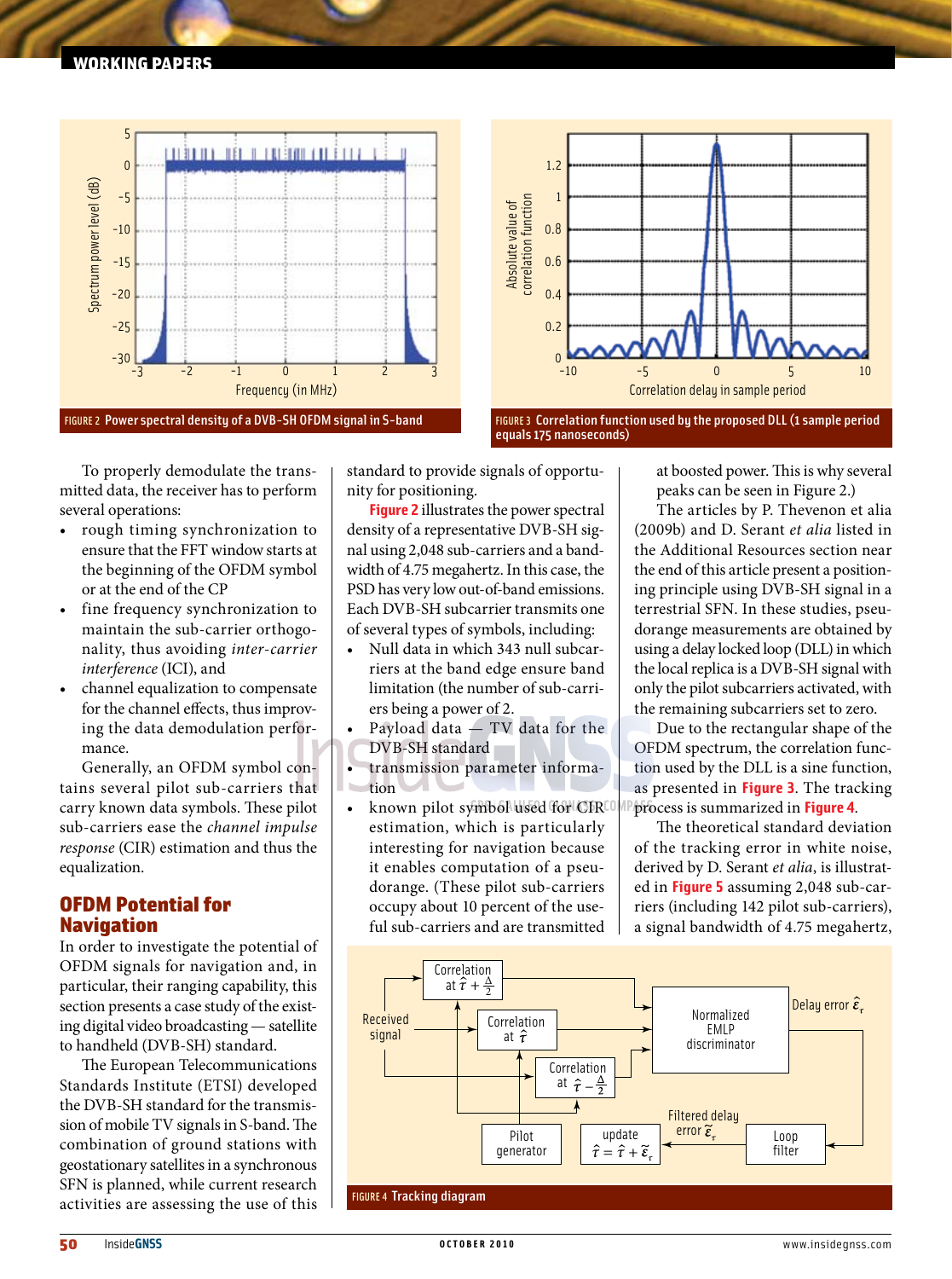



FIGURE 6 Multipath error envelope, correlator spacing of 175 nanoseconds equivalent to 0.41 chip for the BPSK(2.375)

an equivalent DLL loop bandwidth of 10 Hertz, and correlator spacing equal to 175 nanoseconds. This performance is lower than that of a BPSK(2.375) signal (the main lobe of which would occupy the same bandwidth as the OFDM signal). Moreover, Serant *et alia* showed that the influence of the correlator spacing on the tracking error was very limited, exhibiting the following characteristics:

- Correlation gain improves when a higher number of pilot subcarriers is used, thus becoming more similar to the tracking performance of a BPSK signal. For instance, in order to emulate a case where all the subcarriers are pilot subcarriers, the same data can be transmitted on all — or a large number of — subcarriers.
- The OFDM modulation allows minimum out-of-band (OoB) emissions compared to BPSK, an important characteristic in the case particular OoB constraints would be required for S-band transmissions.

The multipath error envelope is detailed in **Figure 6**. The multipath is considered to have an amplitude half of the Line-of-Sight (LOS). The same parameters as in the previous figure are used to calculate the multipath delay. Here, the multipath error envelope of the DVB-SH signal is compared against a BPSK(2.375) signal filtered so that only the main lobe remains.

This comparison is made to reproduce the case of a necessarily stringent

band limitation. The same correlator spacing is used for both cases. It can be observed that the DVB-SH envelope is smaller than that of the BPSK(2.375). However, the DVB-SH oscillates over long-delay multipath due to the secondary lobes of the correlation function, which is a consequence of the natural band limitation of the OFDM signal.

This OFDM-based ranging capability combined with the potential use of emitters in a synchronized SFN could present an interesting option within a GNSS positioning system.

#### OFDM Summary

OFDM signals are spectrally efficient<sup>COMPASS</sup> and can provide reasonable performance

integrity, data aiding, messages, other data channels, and so forth — and/or navigation data including ephemerides, almanacs, and other reference data.

We recommend further study of the usage of OFDM modulation for navigation signals. Relevant subjects that remain to be addressed include:

- The issue of the emitter's discrimination in an SFN. In order to address this problem, the MC-CDMA modulation discussed in the article by S. Hara and R. Prasad could be investigated.
- The sharing of bandwidth between the telecommunication data and the pilot data used for navigation can be adapted to a desired configuration,

depending on the balance between

# If a totally new signal is designed for combining telecommunication and navigation services . . . then the OFDM modulation could be an interesting candidate.

in terms of ranging capability. If a totally new signal is designed for combining telecommunication and navigation services with a high constraint in terms of out-of-band emissions, then the OFDM modulation could be an interesting candidate.

OFDM could allow for an efficient use available bandwidth, supporting communication services as well as GNSS and thus enabling the addition of other capabilities — location based services,

the two services. For example, more pilots would improve tracking at the expense of telecom capacity.

• OFDM is known to have a high peak-to-average power ratio, which creates heavy non-linear distortion introduced by the satellite on-board high power amplifier. This issue can be addressed by using coding or pre-distortion techniques in order to reduce the PAPR.

Considering moreover that the bands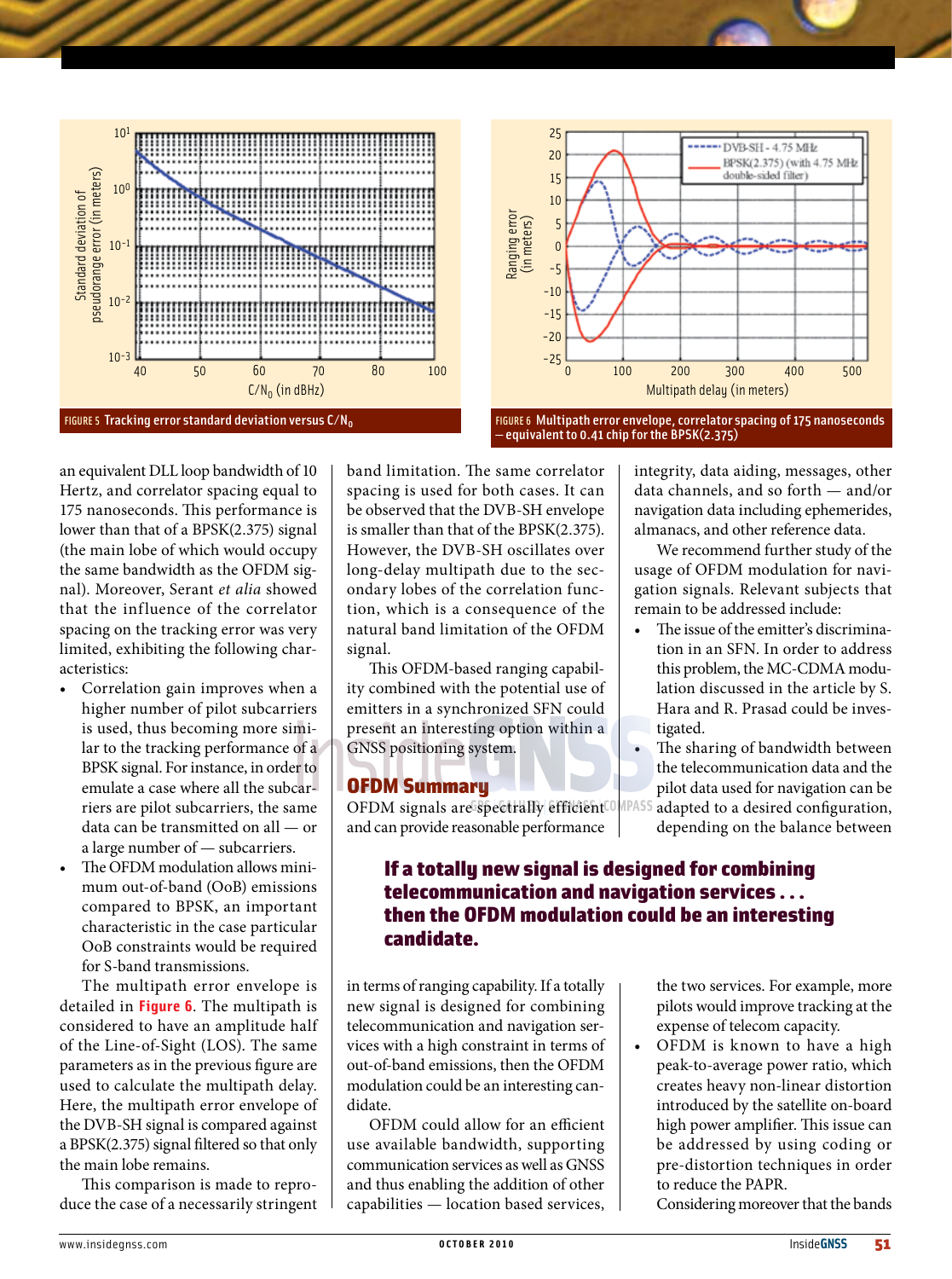above 2.5 GHz are mobile bands and likely to be used for either WiMAX or 3G LTE (both of which use OFDM techniques), the use of OFDM for an S-band navigation signal baseline becomes even more interesting.

#### Conclusions

The potential benefits of a future Galileo S-band in terms of performance and

frequency compatibility are many. Those benefits include the capability of multiple new RNSS signals and services sharing the band, as well as combining mobile satellite communications solutions with typical navigation approaches.

In this two-part column, we have assessed various exemplary signals to prove the concept, and we recommend further research.

Performance improvement alone does not drive the addition of new frequencies for GNSS, but rather provides an opportunity to serve user groups currently lacking the performance they need with the current RNSS signals provided by L-band.

Several frequency band options are being studied in the framework of the evolution of Galileo. Assuming a new

## Globalstar Signal

Globalstar uses the 2483.5–2500 MHz band for its downlink communications between the satellite and user terminals. The system uses multi-beam antennas to allow frequency reutilization. In every beam, the 16.5 MHz bandwidth is divided into 13 FDMA channels, each 1.23 MHz wide, as shown in the **Figure 1**.

Code division multiple access (CDMA) with a chipping rate of 1.2288 Mcps is implemented inside every FDMA channel. Walsh codes 128 chips long are used to distinguish the users, which gives 128 orthogonal codes per channel. The data + Walsh code stream is first modulated by an outer pseudorandom noise (PRN) sequence at 1.2 kcps. An inner PRN sequence pair is then used to get a quadrature phase shift keying (QPSK) modulation, as shown in **Figure 2**.

One inner PRN sequence period exactly fits into a single outer PRN chip. The outer PN modulates the inner PRN sequence to produce the actual spreading sequence resulting

340,000 MM 2405-460 MHz 3457 920 MHz 246,620,666 24054346 3486.6 3491.770.ME n 123MHz 16.5 MHz **First Ave** 





in a period of 240 milliseconds (288 chips of the outer PRN sequence).

The inner PRN sequence pair identifies the satellite orbital plane, resulting in eight different pairs. Thus all the satellites on a same orbital plane have the same inner PRN sequence. The outer PRN sequence identifies the satellite, and finally, each satellite beam is identified by a different time offset of the outer PRN sequence.

Before modulation of the carrier, both I and Q components are filtered by a Nyquist-square-root raised-cosine (SRC) filter with roll-off factor,  $\rho = 0.2$ . The use of the SRC filter yields the following power spectral density (PSD) for a given *kth* frequency division multiple access (FDMA) channel in baseband:

$$
G_{\text{SRC}}^k(f) = \begin{cases} 1 & \text{if} & |f - kB| \le \frac{f_c}{2}(1 - \rho) \\ 0 & \text{if} & |f - kB| \ge \frac{f_c}{2}(1 + \rho) \\ g(f) & \text{if} & \frac{f_c}{2}(1 - \rho) \le |f - kB| \le \frac{f_c}{2}(1 + \rho) \end{cases}
$$

where

$$
\frac{g(f)}{E} \left[ \frac{1}{6} \frac{1}{\sqrt{5}} \cos \left( \frac{\pi}{\sqrt{5}} (|f| - \frac{(1 - \rho)f_c}{2} - kB) \right) \right]
$$

 $\bullet f_c = 1.2288$  Mcps is the chip rate,

• *B* = 1.23 MHz is the bandwidth of a single FDMA channel,

• *Ρ* is the roll-off factor.

Finally, the whole Globalstar signal PSD can be expressed as the sum of the PSDs of the 13 FDMA channels, such that

$$
G_{GLOB}\left(f\right)=\sum_{k=-6}^{6}G_{SRC}^{k}\left(f\right)
$$